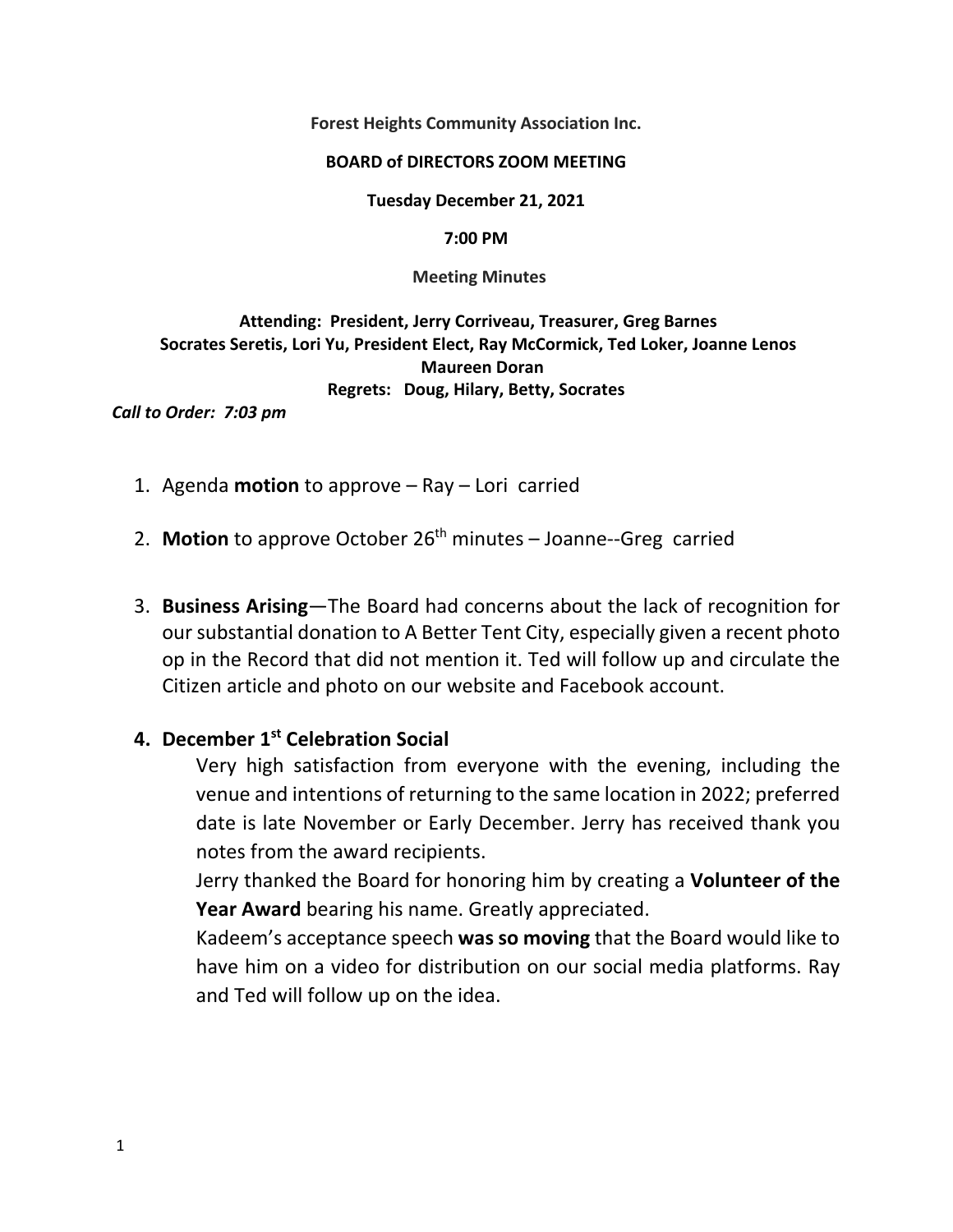## **5. Association Program Committee Report**

Winter program now has nearly 500 registrations and \$19,000.00 in revenue.

45 programs were advertised; 8 are on the committee watchlist for possible cancelations and merges. Jerry had indicated he would like someone to take his position as the Chair of the Committee. Maureen and Joanne offered to co-chair the group which was greeted with the Christmas spirit. The committee made the following recommendation: That the Board make a motion appointing Maureen and Joanne as Co‐ Chairs.

#### **Motion by Ray Second Lori**

**To appoint Joanne Lenos and Maureen Doran as Co‐Chairs of the Association Program Committee, effective January 6, 2022. Carried unanimously.** 

**6. Board Transition effective January 1, 2022.**  1.**Banking at Libro:**

**Motion** moved by Tatiana and seconded by Lori

**To authorize four new signing officers, effective January 10, 2022. President Ray McCormick, Treasurer Greg Barnes, Vice President Ted Loker, Secretary Betty Papazotos. Names to be submitted to Libro. Paperwork will need to be completed by each person.** 

## **Carried unanimously**

2. **Zoom Account**: The account is in Jerry's name and paid on his credit card for which he gets reimbursed. Upon request by Ray, Jerry agreed to keep the account open until the end of January. The Board will experiment with the Google meets platform. There was also general support to have Board meetings at different Centres in order to tour the building and possibly have an Association President from that particular area be a meeting guest. Ray will take this into consideration in the new year.